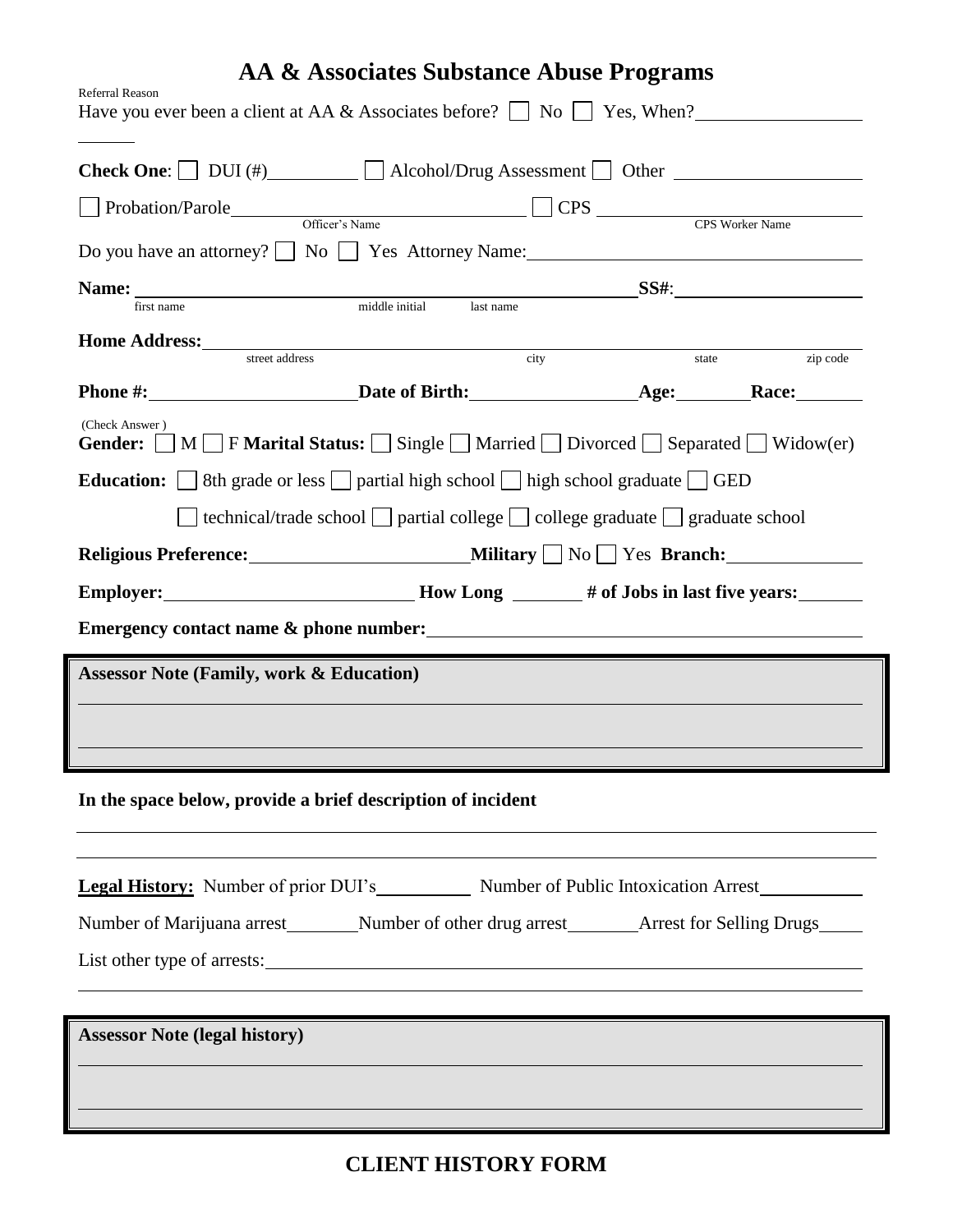| <b>Alcohol History:</b> Age of first use: Last time you drank: How much?                                                                                                                                                                                                                                              |
|-----------------------------------------------------------------------------------------------------------------------------------------------------------------------------------------------------------------------------------------------------------------------------------------------------------------------|
| (Check appropriate answer)<br><b>Frequency of use:</b> $\Box$ daily $\Box$ several times a week $\Box$ once a week $\Box$ three or less per month                                                                                                                                                                     |
| Stopped Using (How Long Sober?)                                                                                                                                                                                                                                                                                       |
| Amount typically consumed: Types of alcohol used:                                                                                                                                                                                                                                                                     |
| <b>Family members who drink:</b> (Check all that apply)<br>□ spouse/girlfriend/boyfriend □ siblings □ parents □ adult children □ grandparents<br>Any alcoholic Family members? $\Box$ Yes $\Box$ No Identify relationship:                                                                                            |
| N <sub>o</sub><br>Are you concerned that you may have an alcohol or drug problem? $\Box$ Yes $\Box$<br><b>Social Group</b>                                                                                                                                                                                            |
| Do you most often drink with friends or family in social situations? $\Box$ Yes $\Box$ No<br>Do you typically drink more, same as or less than you family or friends? $\Box$ More $\Box$ Same $\Box$ Less<br>Do you often drink at: $\Box$ Home $\Box$ Bars $\Box$ Friends home $\Box$ Family gatherings $\Box$ Other |
| <b>Drug History:</b> Types of Drugs that you have tried (Check all that apply)                                                                                                                                                                                                                                        |
| I HAVE NOT USED ANY ILLICIT DRUGS OR ABUSED PRESCRIPTION MEDICATION<br>If you have not used illicit drugs or abused any prescription medication check the box and skip the drug use section                                                                                                                           |
| <b>Stimulants:</b> $\Box$ Cocaine $\Box$ Crack/Rock Cocaine $\Box$ Freebase Cocaine $\Box$ Stimulants or Crank                                                                                                                                                                                                        |
| Hallucinogens: [SED   Psilocybin (Mushrooms)   Mescaline   Phencyclidine (PCP)                                                                                                                                                                                                                                        |
| Narcotics:   Opiates   Morphine   Codeine   Heroin   Fentanyl   Dilaudid/other                                                                                                                                                                                                                                        |
| Cannabis:   Marijuana   Hashish                                                                                                                                                                                                                                                                                       |
| <b>Depressants/Tranquilizers/Sedatives:</b> Valium Xanax Seconal Phenobarbital                                                                                                                                                                                                                                        |
| Inhalants:     Volatile Solvents (glue, gas or paint)   Aerosols (hair sprays and spray paints)<br>Nitrous Oxide Amyl Nitrate Toluene                                                                                                                                                                                 |
| <b>Have you ever used steroids?</b> $\Box$ Yes $\Box$ No                                                                                                                                                                                                                                                              |
| <b>Frequency of use:</b> $\Box$ Daily $\Box$ Several times a week $\Box$ Once a week $\Box$ monthly or less                                                                                                                                                                                                           |
| Do you think you have a drug problem? $\Box$ Yes<br><b>No</b>                                                                                                                                                                                                                                                         |
| If yes, do you want help for your drug problem?<br>Yes<br>N <sub>o</sub>                                                                                                                                                                                                                                              |
| Assessor Notes (Alcohol & Illicit drug use/abuse)                                                                                                                                                                                                                                                                     |
|                                                                                                                                                                                                                                                                                                                       |
|                                                                                                                                                                                                                                                                                                                       |
|                                                                                                                                                                                                                                                                                                                       |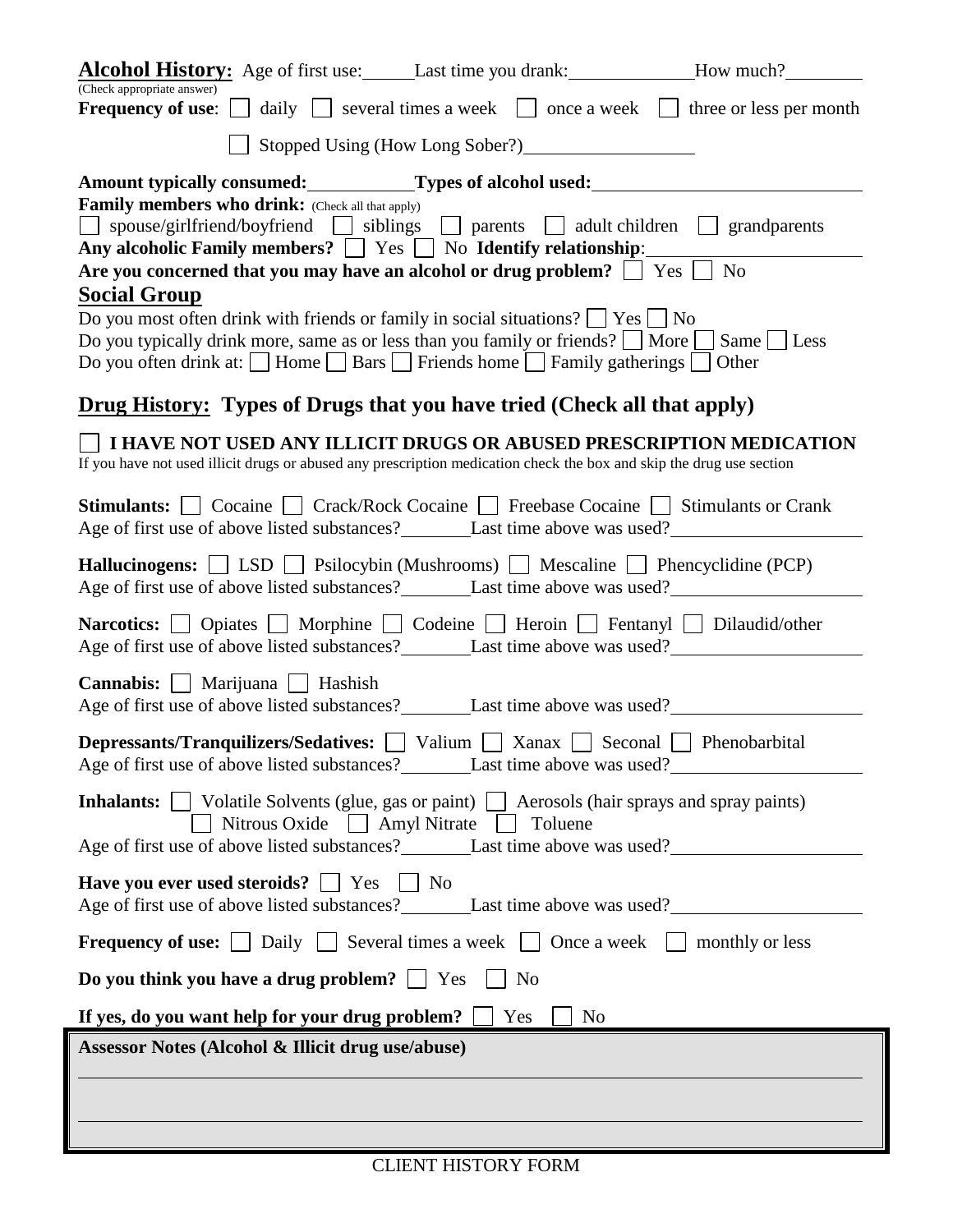|    | 1. When you drink do often use other drugs at the same time?                                                                       | N <sub>O</sub><br><b>YES</b> |
|----|------------------------------------------------------------------------------------------------------------------------------------|------------------------------|
| 2. | Do you sometimes drink more than you intend to?                                                                                    | <b>YES</b><br>NO             |
| 3. | Do you have difficulty not drinking/drugging when around others who are<br>using?                                                  | <b>YES</b><br><b>NO</b>      |
| 4. | Do you ever feel guilty about your use of drugs or alcohol?                                                                        | <b>YES</b><br>N <sub>O</sub> |
| 5. | Have you ever thought that you should quit using drugs or alcohol?                                                                 | <b>YES</b><br>N <sub>O</sub> |
| 6. | Do you believe that your use has created other problems for you?                                                                   | <b>YES</b><br>N <sub>O</sub> |
| 7. | Have you tried to control your use by limiting it to certain days of the week or<br>certain times of the day?                      | <b>YES</b><br>N <sub>O</sub> |
|    | 8. Have you made promises to yourself or others that you were going to cut<br>down or stop using altogether?                       | <b>YES</b><br>N <sub>O</sub> |
| 9. | Do you get hangovers that linger for more than a few hours?                                                                        | <b>YES</b><br>N <sub>O</sub> |
|    | 10. Have you ever missed important obligations because you were using or<br>recovering from the effects of using drugs or alcohol? | YES<br>N <sub>O</sub>        |
|    | 11. Have family/friends ever suggested that you should cut down or quit using?                                                     | <b>YES</b><br>N <sub>O</sub> |
|    | 12. Have you ever gotten into fights or conflicts while intoxicated?                                                               | <b>YES</b><br>N <sub>O</sub> |
|    | 13. Have you ever damaged your own or someone else's property while<br>intoxicated?                                                | <b>YES</b><br>N <sub>O</sub> |
|    | 14. Have you ever had a situation where you could not recall what happened to<br>you while you were intoxicated?                   | <b>YES</b><br>N <sub>O</sub> |
|    | 15. Do you think that you drink/drug to often?                                                                                     | $\Box$ YES $\Box$ NO         |
|    | 16. Have you been arrested more than once while intoxicated?                                                                       | <b>YES</b><br>N <sub>O</sub> |
|    | 17. Have you ever intentionally hurt yourself or attempted suicide?                                                                | <b>YES</b><br>N <sub>O</sub> |
|    | 18. Do you want to stop drinking or using drugs?                                                                                   | <b>YES</b><br>N <sub>O</sub> |
|    | 19. Have you ever voluntarily attended AA or NA?                                                                                   | <b>YES</b><br>N <sub>O</sub> |
|    | 20. Have you ever experienced any withdrawal symptoms when you stopped using<br>drugs or alcohol for extended periods of time?     | <b>YES</b><br>NO             |
|    | <b>Assessor Notes (MAST)</b>                                                                                                       |                              |
|    |                                                                                                                                    |                              |
|    |                                                                                                                                    |                              |
|    |                                                                                                                                    |                              |

## CLIENT HISTORY FORM

Ш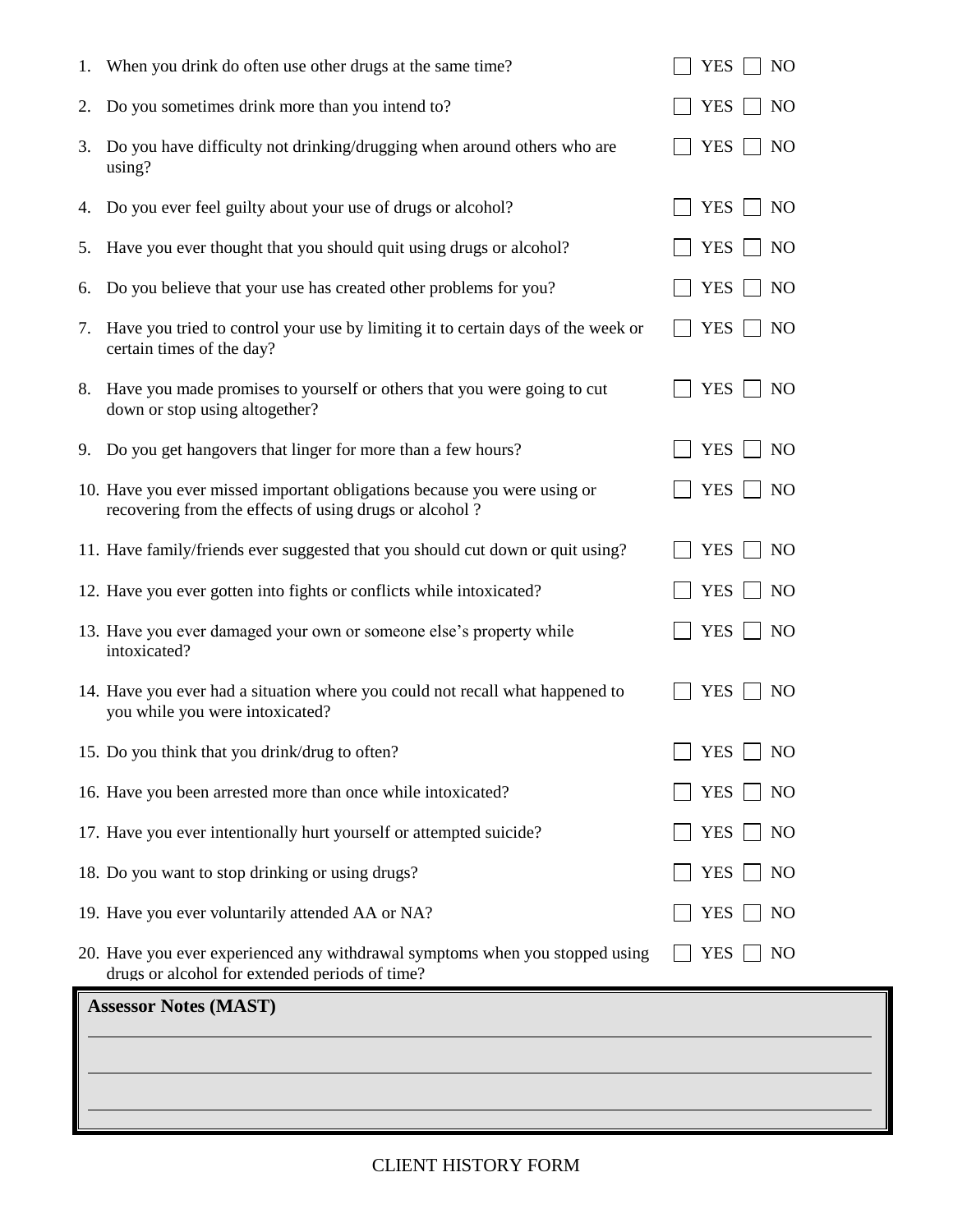**PRESCRIPTION MEDICATION** List currently prescribed medications

| <b>Medicine</b> |                                                      | <b>Dosage</b>                                                                                                                                            | <b>How Often</b>      | For how long          |  |
|-----------------|------------------------------------------------------|----------------------------------------------------------------------------------------------------------------------------------------------------------|-----------------------|-----------------------|--|
|                 |                                                      |                                                                                                                                                          |                       |                       |  |
|                 |                                                      |                                                                                                                                                          |                       |                       |  |
|                 | <b>Mental Health History</b>                         | Are you involved with any mental health agency? $\Box$ Yes $\Box$ No Name:<br>Have you been hospitalized for any mental illness? The Season: The Reason: |                       |                       |  |
|                 | <b>Assessor Notes (Medications/Mental Health)</b>    |                                                                                                                                                          |                       |                       |  |
|                 |                                                      |                                                                                                                                                          |                       |                       |  |
|                 |                                                      |                                                                                                                                                          |                       |                       |  |
|                 |                                                      | Describe current living situation/arrangement:                                                                                                           |                       |                       |  |
|                 |                                                      |                                                                                                                                                          |                       |                       |  |
|                 | <b>CHECK ALL THAT APPLY</b>                          | Have you ever filed an EPO or been involved as a victim in a Family Court case?<br>Have you been accused of domestic violence or abuse?                  | Yes<br>N <sub>0</sub> | Yes<br>N <sub>0</sub> |  |
| ➤               |                                                      | I have not made any changes in my use of drugs and/or alcohol.                                                                                           |                       |                       |  |
| ➤               | I have reduced the quantity and frequency of my use. |                                                                                                                                                          |                       |                       |  |
| ➤               |                                                      | I have avoided certain friends and acquaintances.                                                                                                        |                       |                       |  |
| ➤               |                                                      | I have stopped going to bars, pubs and other old hangouts where I used to drink and/or drug.                                                             |                       |                       |  |
| ➤               |                                                      | I have stopped using drugs and/or alcohol completely. How long sober?                                                                                    |                       |                       |  |
| ≻               |                                                      | I am attending AA or NA or other self-help groups. How many meetings per week?                                                                           |                       |                       |  |
| ❖               |                                                      | PLEASE COMPLETE THE FOLLOWING STATEMENTS<br>> In order for me to avoid future problems with drinking and/or drugging, I should ______________            |                       |                       |  |
|                 |                                                      | List examples of social activities you do with friends __________________________                                                                        |                       |                       |  |
| ➤               |                                                      |                                                                                                                                                          |                       |                       |  |
|                 |                                                      |                                                                                                                                                          |                       |                       |  |
|                 |                                                      | In order to improve my life I am willing to                                                                                                              |                       |                       |  |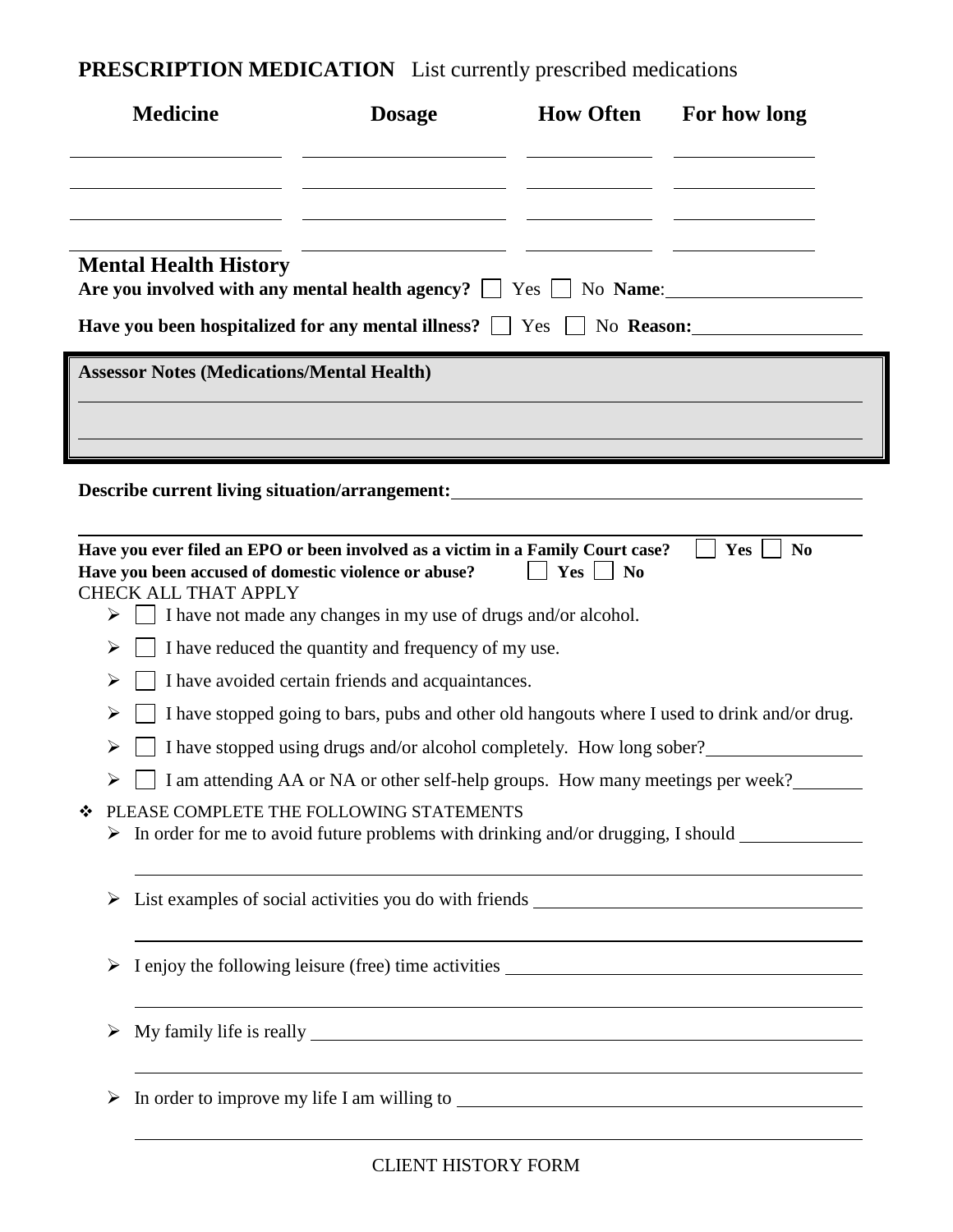\_\_\_\_\_\_\_\_\_\_\_\_\_\_\_\_\_\_\_\_\_\_\_\_\_\_\_\_\_\_\_\_\_\_\_\_\_\_\_\_\_\_\_\_\_\_\_\_\_\_\_\_\_\_\_\_\_\_ \_\_\_\_\_\_\_\_\_\_\_\_\_\_

## **Adverse Childhood Experience (ACE) Questionnaire While you were growing up, during your first 18 years of life:**

| Now add up your "Yes" answers: _____ this is your ACE Score                                                                                                                                                         |                 |  |
|---------------------------------------------------------------------------------------------------------------------------------------------------------------------------------------------------------------------|-----------------|--|
| 10. Did a household member go to prison?                                                                                                                                                                            | $YES \Box NO$   |  |
| 9. Was a household member depressed or mentally ill or did a household member attempt suicide?                                                                                                                      | YES $\Box$ NO   |  |
| 8. Did you live with anyone who was a problem drinker or alcoholic or who used street drugs?                                                                                                                        | $YES \Box NO$   |  |
| least a few minutes or threatened with a gun or a knife?                                                                                                                                                            | $YES \Box NO$   |  |
| 7. Was your mother or stepmother: often pushed, grabbed, slapped, or had something thrown at her or<br>sometimes or often kicked, bitten, hit with a fist or hit with something hard or ever repeatedly hit over at |                 |  |
| 6. Were your parents ever separated or divorced?                                                                                                                                                                    | $YES \n\Box NO$ |  |
| needed it?                                                                                                                                                                                                          | $YES \Box NO$   |  |
| 5. Did you often feel that you didn't have enough to eat, had to wear dirty clothes and had no one to<br>protect you or your parents were too drunk or high to take care of you or take you to the doctor if you    |                 |  |
| your family didn't look out for each other, feel close to each other, or support each other?                                                                                                                        | $YES \cap NO$   |  |
| 4. Did you often feel that no one in your family loved you or thought you were important or special or                                                                                                              |                 |  |
| body in a sexual way or try to or actually have oral, anal or vaginal sex with you?                                                                                                                                 | $YES \n\Box NO$ |  |
| 3. Did an adult or a person at least 5 years older than you ever touch or fondle you or have you touch their                                                                                                        |                 |  |
| you so hard that you had marks or were injured?                                                                                                                                                                     | $YES \Box NO$   |  |
| 2. Did a parent or other adult in the household often push, grab, slap, or throw something at you or ever hit                                                                                                       |                 |  |
| 1. Did a parent or other adult in the household often swear at you, insult you, put you down, or humiliate you or act<br>in a way that made you afraid that you might be physically hurt?                           | $YES \Box NO$   |  |
|                                                                                                                                                                                                                     |                 |  |

**The information that I have provided is true and accurate. I have not attempted to deceive or misrepresent myself. I understand that the information will be used to determine my treatment or education needs.**

(signature) (date)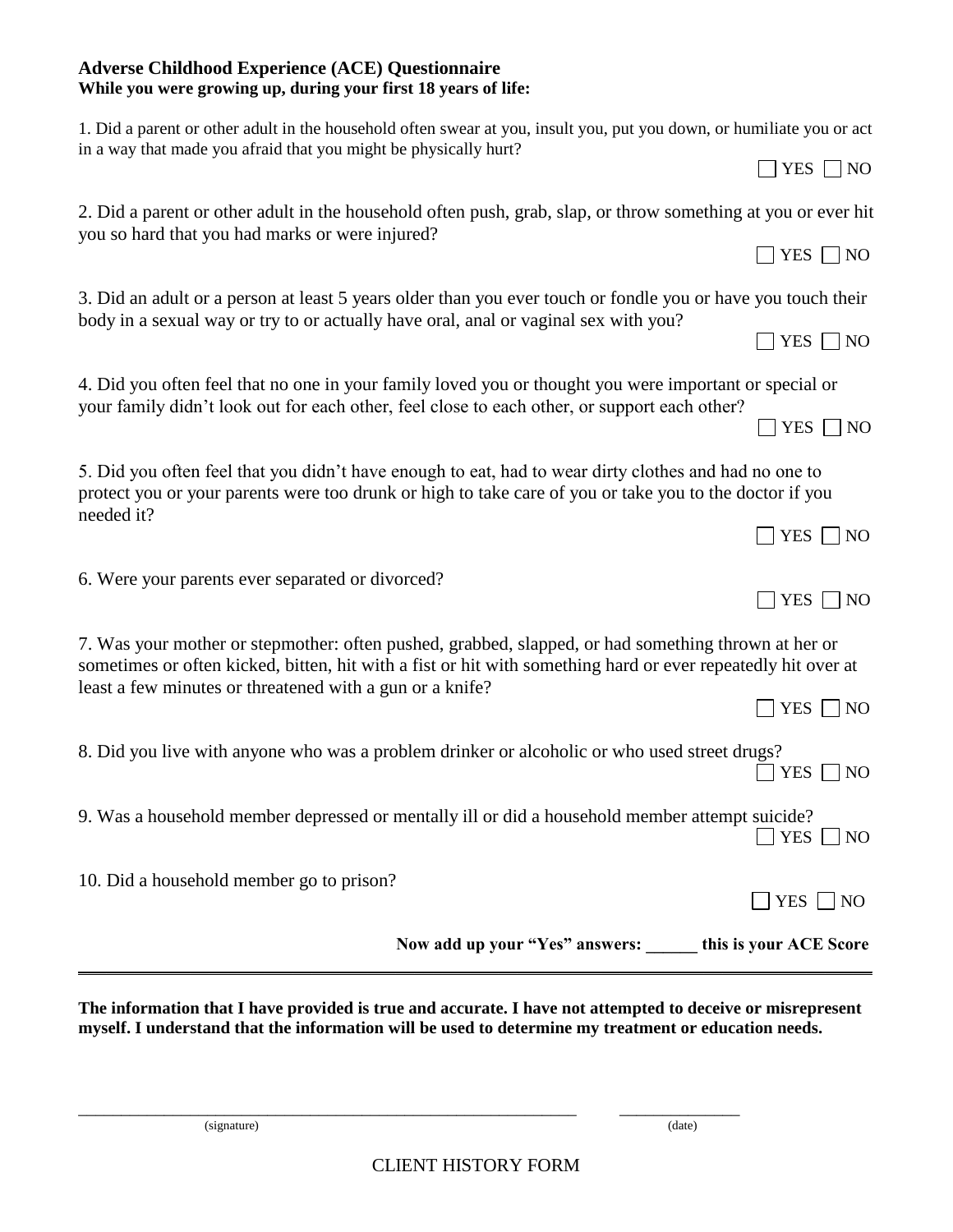## **General Program Rules**

- 1. Court mandated clients should provide court paperwork to the assessor. Delays in processing completion paperwork will occur if court information is missing from our records. This is especially true for DUI clients. A DUI completion form for license re-instatement will be delayed without the proper court paperwork in your file.
- 2. If you have to miss an assigned group session, call the office as soon as possible at 896-6900. If no one is available to take your call, leave a message. Speak clearly, state your name, phone number, the group type and the reason for your absence. Staff will only call back if further clarification is needed regarding the absence.
- 3. Payment is due at time of service. Unless you have paid ahead, you will be denied admission to a group session if you do not have payment. Keep receipts for your records.
- 4. You are only allowed two (2) absences the entire time you are attending group sessions. This absence policy does not apply to PRI 20-DUI Education clients. 20-Hour clients must attend each session as scheduled and pay in full by the  $6<sup>th</sup>$  session.
- 5. Arrive at least five (5) minutes prior to start time of your group session. Group leaders are instructed to lock the door at when group begins and will not allow late admission. On the occasion of arriving late, DO NOT DISTURB A GROUP IN SESSION BT YELLING, KNOCKING OR BANGING LOUDLY ON THE DOOR.
- 6. In the event of inclement (bad) weather an announcement will be left on the recorder (995-3350) at the main office indicating if groups will be held. In most cases, we do not cancel group sessions.
- 7. In the rare instance when you arrive for group and the group leader is not present, please wait at least fifteen (15) minutes after the scheduled group start time before leaving.
- 8. If payment for final group session is by check, completion paperwork may not be released for up to two (2) weeks.
- 9. You are not allowed to bring food or drink into the group room.
- 10. Use of any tobacco products including e-cigarettes is prohibited at all locations.
- 11. You must turn off or silence all cell phones. Cell phone use is not permitted during group. You will be asked to leave if you violate this policy and will not be given credit for the session.
- 12. You must be courteous and respectful to other group members and the group leader. Disruptive, threatening or other inappropriate behavior will not be tolerated. Individuals violating this policy will be dismissed from AA & Associates and a notice of such will be sent to the referring agency.
- 13. Program participants at AA & Associates must respect the confidentiality of others receiving services. Disclosure of information of a private nature overheard or that others shared during group, individual or other counseling/education service is strictly prohibited. In a therapeutic environment program participants are encouraged to share personal and private pain as a part of the healing process. Therefore participants routinely become privy to such confidential information and must honor this sacred trust by respecting confidentiality. Participants must avoid discussing these matters outside of the treatment environment. Individuals that violate this confidentiality agreement will be subject to dismissal from services at AA & Associates and a notice of such dismissal will be sent to the referring agency.

Client Signature: Date:

.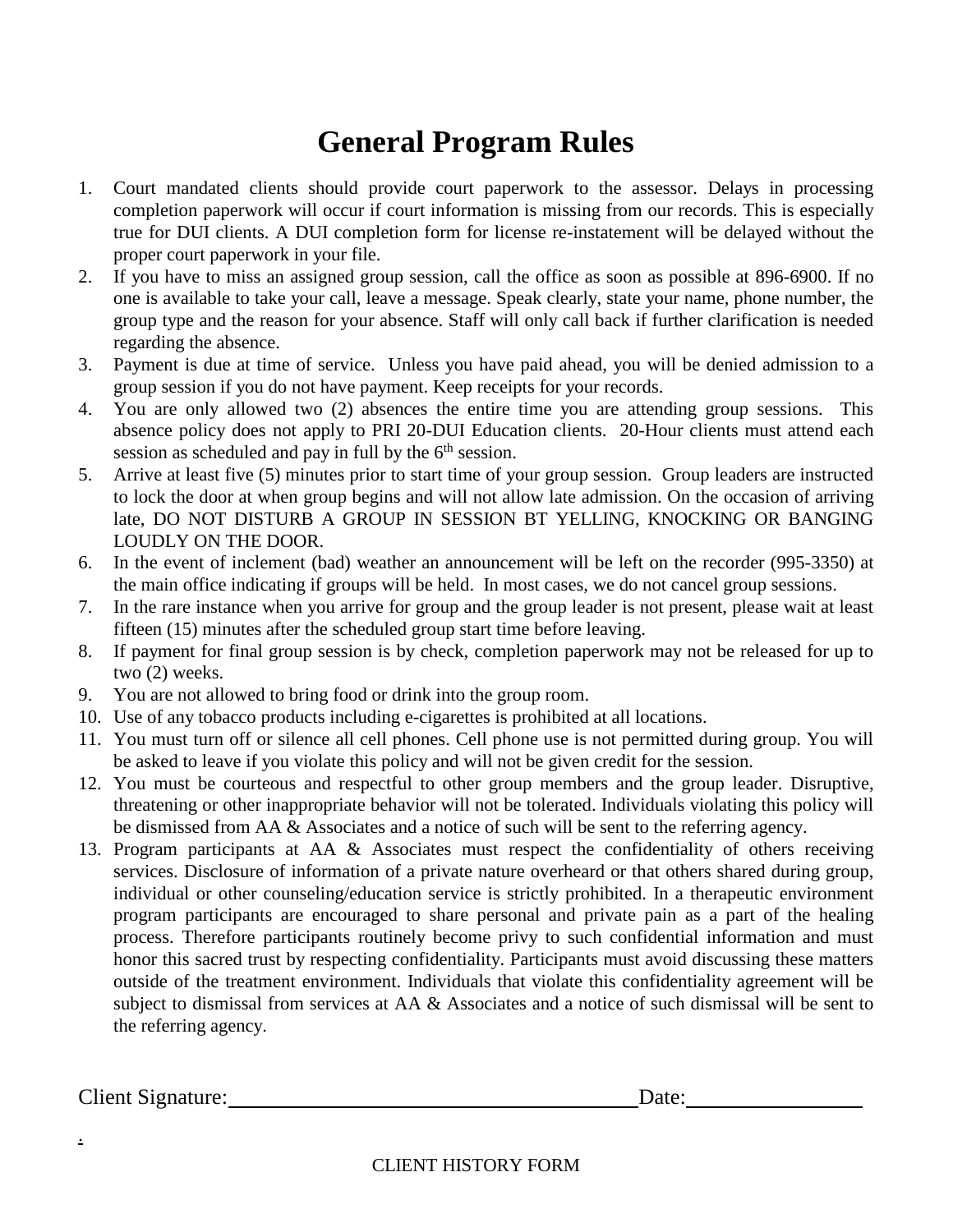## **Client Name:**

Please check the appropriate box. If yes, please describe in the space provided **History of Medical Problems**

| Yes | No | Problems with eyes, ears, nose or throat?                                                                                                                                                                                                     |
|-----|----|-----------------------------------------------------------------------------------------------------------------------------------------------------------------------------------------------------------------------------------------------|
|     |    | Glaucoma?<br>Dizziness, fainting, headache, fatigue, seizures, head injuries?<br>The matter of the matter of the matter of the matter of the matter of the matter of the matter of the matter of the matter of the matter of the matter of th |
|     |    | Chest pains, high blood pressure, heart attack, stroke, or other heart disorders, blood diseases,                                                                                                                                             |
|     |    | Cough, shortness of breath, asthma, chronic obstructive pulmonary disease or other respiratory<br>disorder?                                                                                                                                   |
|     |    | Ulcers or other stomach or bowel symptoms?<br><u>Letters</u> and the stomach or bowel symptoms?<br><u>Letters</u> and the storage state of the storage state of the storage state of the storage state of the storage state of the state of   |
|     |    | Diabetes, thyroid, pancreas, liver or jaundice problems?                                                                                                                                                                                      |
|     |    | Disorder of muscles, bones, back or joint arthritis?<br><u>Letter and the subset of muscles</u> , bones, back or joint arthritis?                                                                                                             |
|     |    | Any allergies (plants, animals, food, etc.)?<br><u>Letter and the set of the set of the set of the set of the set of the set of the set of the set of the set of the set of the set of the set of the set of the set of the set of</u>        |
|     |    | Disorders of the skin, tumor, or cancer, sever infections?                                                                                                                                                                                    |
|     |    | Problems with female or male organs?                                                                                                                                                                                                          |
|     |    |                                                                                                                                                                                                                                               |
|     |    | Menopausal?<br><u> and</u> the contract of the contract of the contract of the contract of the contract of the contract of the contract of the contract of the contract of the contract of the contract of the contract of the contra         |
|     |    | Are you pregnant?<br><u>Are you pregnant?</u>                                                                                                                                                                                                 |
|     |    | Any problems with pregnancy?                                                                                                                                                                                                                  |
|     |    | Infectious diseases (tuberculosis, hepatitis, AIDS, etc.)?<br><u>Letter and the set of the set of the set of the set of the set of the set of the set of the set of the set of the set of the set of the set of the set of the set</u>        |
|     |    | Do you drink alcohol or use non-prescription drugs/street drugs (give frequency, amount, and<br>duration of use)?<br><u> 1989 - Johann Barnett, fransk politiker (d. 1989)</u>                                                                |
|     |    | DT's or blackouts?                                                                                                                                                                                                                            |
|     |    | Do you smoke tobacco? How many packs a day?<br><u>Do you smoke tobacco?</u> How many packs a day?                                                                                                                                             |
|     |    | Major health problems, hospitalizations, surgeries, or visits to emergency room not listed above?                                                                                                                                             |
|     |    | Have you ever been under a doctor's care? If yes, for what reason?                                                                                                                                                                            |
|     |    | Have members of your family had a history of alcohol or drug abuse, depression, major<br>mental/emotional problems, or other major illnesses? Please list who and what:                                                                       |
|     |    | Are you sleeping well?                                                                                                                                                                                                                        |
|     |    | Do you use alcohol/drugs/medication to help you sleep?_                                                                                                                                                                                       |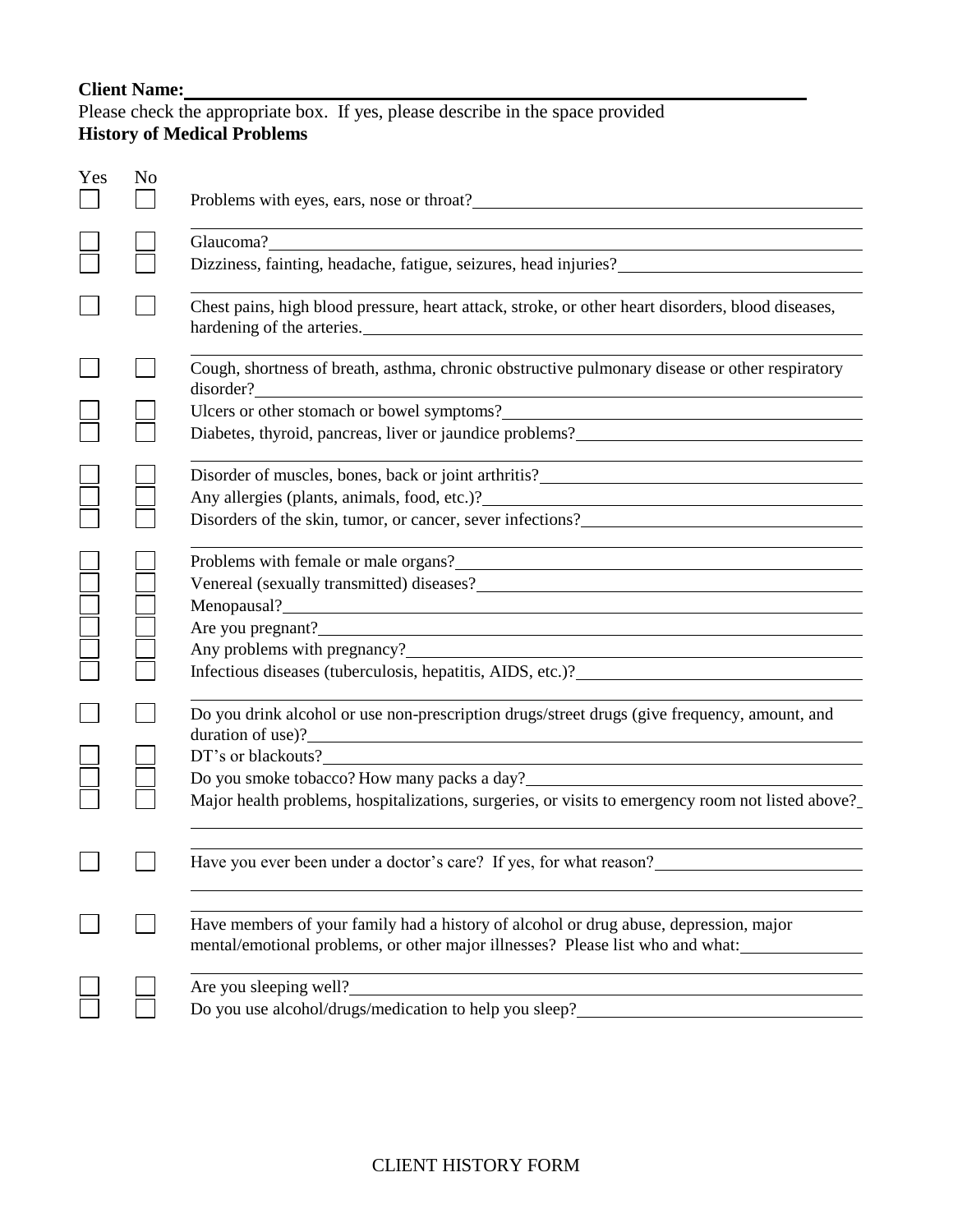Date of last physical exam: Name of family doctor/clinic: Name of family doctor/clinic:

Doctor or Clinic address/phone:

Date of last dental examination and dentist

Do you have any condition that may affect your participation in this program?

| <b>Nutritional</b> |    |                                                                                                                                                                                                                            |
|--------------------|----|----------------------------------------------------------------------------------------------------------------------------------------------------------------------------------------------------------------------------|
| Yes                | No | Are you required to be on a special diet? If yes, describe:                                                                                                                                                                |
|                    |    | Have you had a change in appetite or weight in the last 6 months (If change, how much?)<br>Do you diet? $\frac{1}{2}$<br>Do you use diet pills?<br>Have you gone more than a day without eating any food, except when ill? |

Are you allergic to any medication or ever had a reaction to any medications? If yes, what was the medication and what was the reaction?

Client Signature and Date:

**Summary of Client's Needs**

Does the clinician believe this client have a medical condition that will interfere with participation in the program?

 $\Box$  Yes  $\Box$  No Is there a need to refer this client for medical consultation?

| If so, action taken? $\Box$ Referral to physician $\Box$ Referral to: |  | $\Box$ Client refused |
|-----------------------------------------------------------------------|--|-----------------------|
|-----------------------------------------------------------------------|--|-----------------------|

Assessor Signature and Date:

The Medical History section of this intake package was developed by the Division of Substance Abuse, Department for Mental Health and Mental Retardation Services in consultation with Ed Maxwell, M.D., Clinical Director.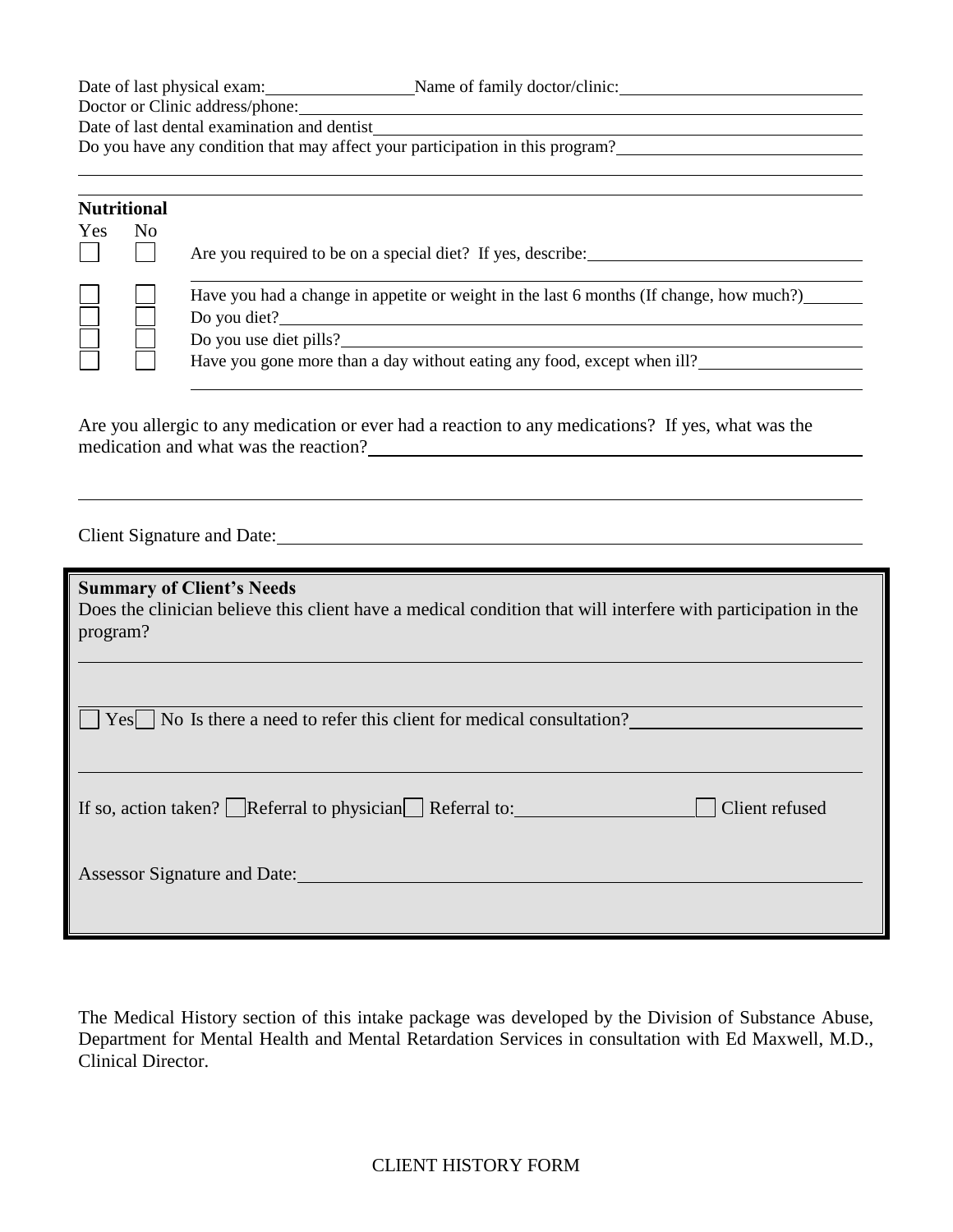

#### **The Basics of HIV Prevention; Key Points**

- HIV is spread through contact with the blood, semen, pre-seminal fluid, vaginal fluids, rectal fluids, or breast milk from a person infected with HIV.
- In the United States, HIV is spread mainly by having sex or sharing injection drug equipment, such as needles, with someone who has HIV.
- To reduce your risk of HIV infection, use condoms correctly every time you have vaginal, oral, or anal sex. Don't inject drugs. If you do, use only sterile injection equipment and water and never share your equipment with others.
- Treatment with HIV medicines (called antiretroviral therapy or ART for short) helps people with HIV live longer, healthier lives. Although ART can reduce the risk of HIV transmission, it's still important to use condoms during sex.

#### **How is HIV spread?**

HIV is spread through contact with the certain body fluids from a person infected with HIV:

Blood, Semen, Pre-seminal fluids, Rectal fluids, Vaginal fluids

The spread of HIV from person to person is called HIV transmission.

In the United States, HIV is spread mainly by having sex or sharing injection drug equipment, such as needles, with someone who has HIV.

HIV can also pass from an HIV-infected woman to her child during pregnancy, childbirth (also called labor and delivery), or breastfeeding. This spread of HIV is called mother-to-child transmission of HIV.

In the past, some people were infected with HIV after receiving a blood transfusion or organ transplant from an HIV-infected donor. Today, this risk is very low because the supply of donated blood and organs is carefully tested in the United States.

You can't get HIV by shaking hands with, hugging, or closed-mouth kissing a person infected with HIV. And you can't get HIV from contact with objects such as toilet seats, doorknobs, or dishes used by a person infected with HIV.

#### **How can I reduce my risk of getting HIV?**

Anybody can get HIV, but you can take steps to protect yourself from HIV infection.

- **Get tested and know your partner's HIV status.** Talk to your partner about HIV testing and get tested before you have sex.
- **Have less risky sex.** Oral sex is much less risky than anal or vaginal sex. Anal sex is the most risky type of sex for the spread of HIV.
- Use condoms. Use a condom every time you have vaginal, anal, or oral sex. Read this fact sheet on how to use [condoms correctly.](http://www.cdc.gov/condomeffectiveness/docs/CondomFactsheetInBrief.pdf)
- **Limit your number of sexual partners.** If you have more than one sexual partner, get tested for HIV regularly. Get tested and treated for sexually transmitted infections (STIs), and insist that your partners do, too. Having an STI can increase your risk of becoming infected with HIV.
- **Talk to your health care provider about pre-exposure prophylaxis (PrEP).** PrEP is an HIV prevention method that involves taking an HIV medicine every day. PrEP is intended for people who don't have HIV but who are at high risk of sexually transmitted HIV infection. PrEP should always be combined with other prevention methods, including condom use.
- **Don't inject drugs.** But if you do, use only sterile drug injection equipment and water and never share your equipment with others.